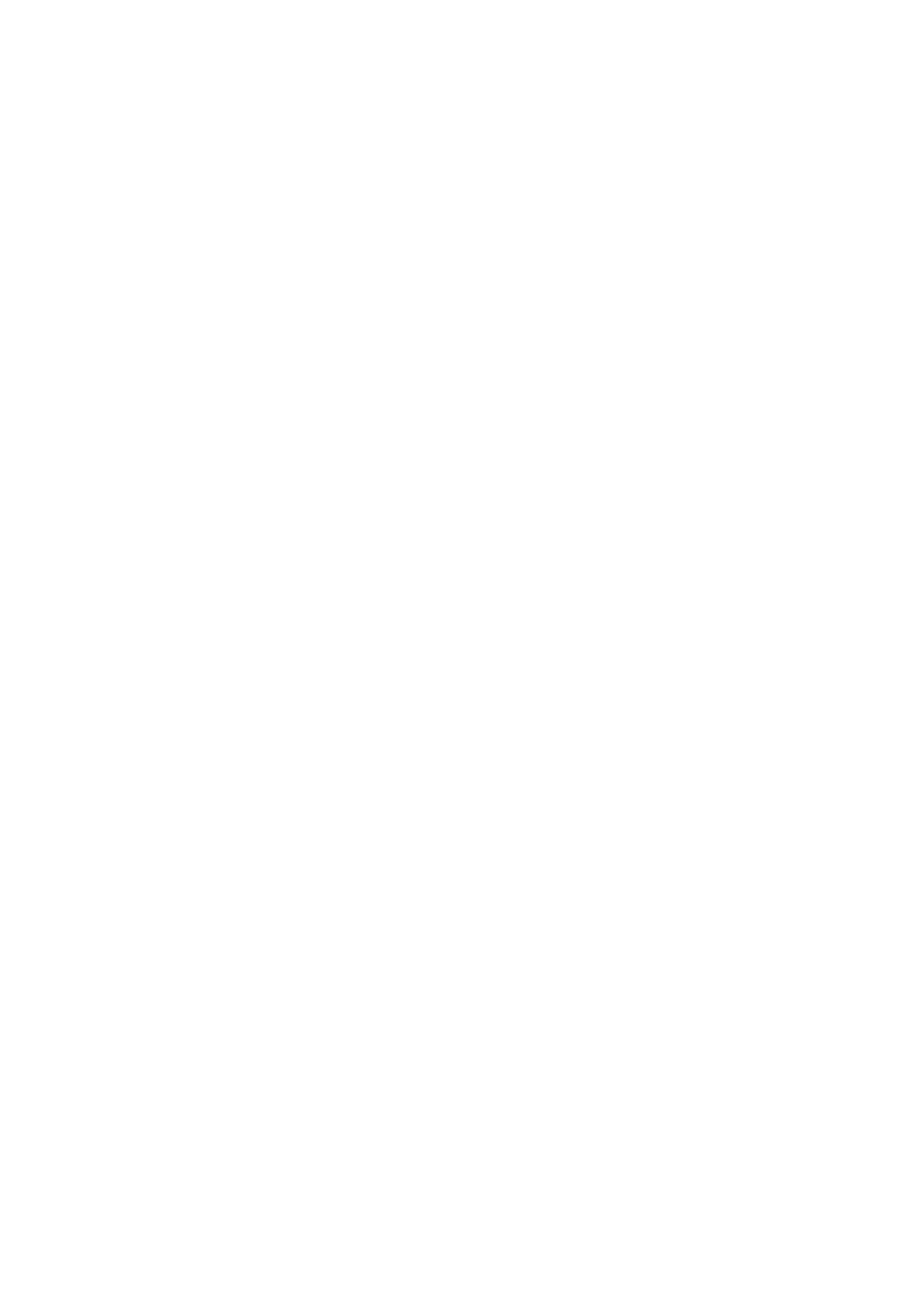### **Table of Contents**

|                        |                              | Pages |
|------------------------|------------------------------|-------|
|                        | 11 Appendix 11.4             |       |
| 11.4                   | Construction plant machinery |       |
|                        |                              |       |
| <b>Table of Tables</b> |                              |       |

Table 11-1 Construction Plant Machinery **implementary in the Construction Plant** Machinery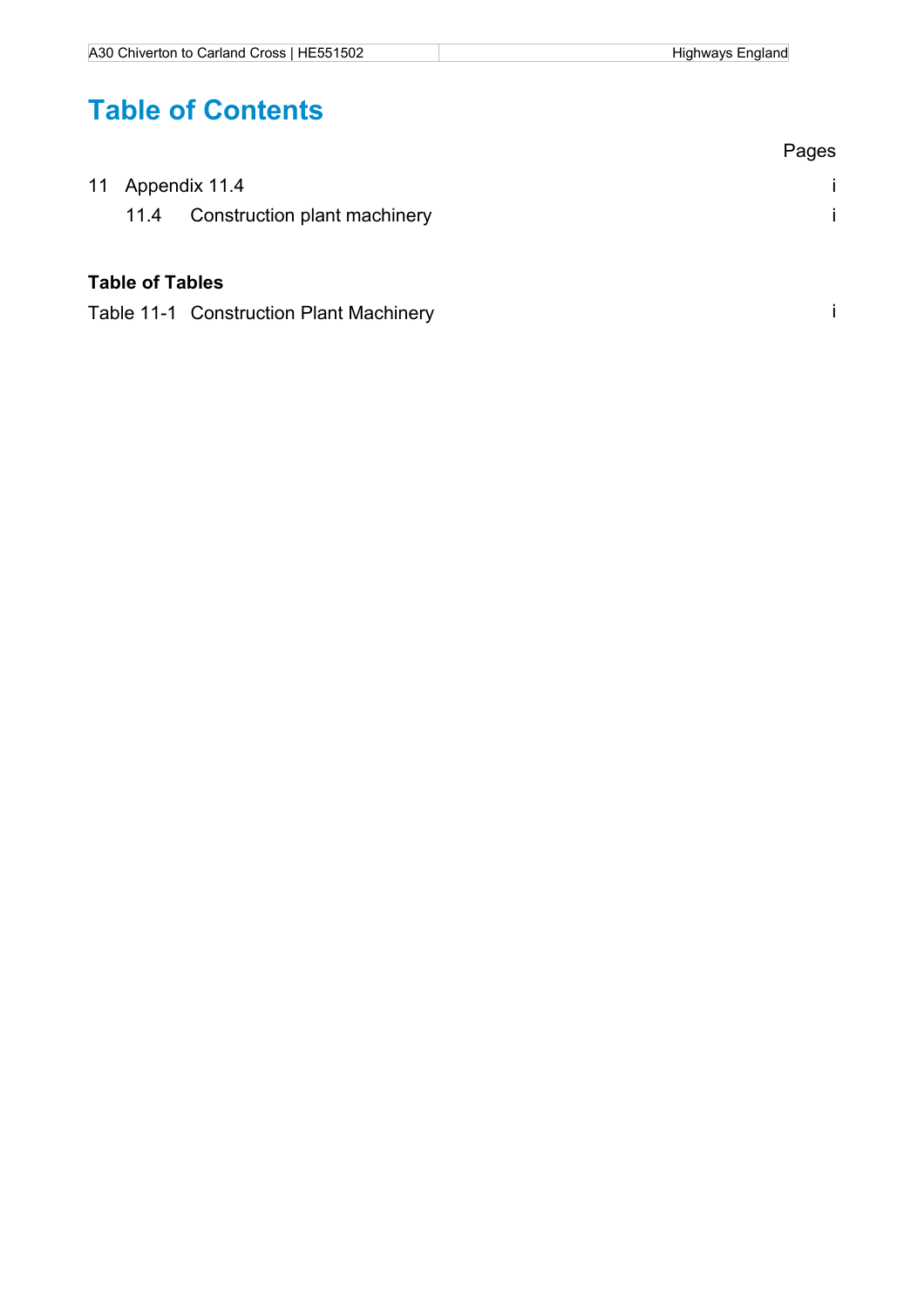### **11 Appendix 11.4**

#### **11.4 Construction plant machinery**

11.4.1 The type and number of construction plant and the intensity and duration of the construction processes in Table 11.1 has been based on the available construction planning information and data taken from similar highway construction works where construction method information was more developed. These are considered suitable to represent the types works and associated impacts for the A30 scheme assessment.

| <b>Phase</b>   |                                                               | <b>Construction</b><br><b>Activity</b> | <b>Plant</b>                                             | <b>Sound</b><br><b>Power</b><br>(dBA) | <b>Reference</b>                                             | <b>Number</b><br>of plant<br><b>items</b> | $%$ On<br>time |
|----------------|---------------------------------------------------------------|----------------------------------------|----------------------------------------------------------|---------------------------------------|--------------------------------------------------------------|-------------------------------------------|----------------|
| 1              | <b>Site</b><br>clearance &<br>tree &<br>vegetation<br>removal | Grubbing of existing<br>structures     | Tracked<br>Excavator                                     | 106                                   | <b>BS5228</b><br>Table C 2-3                                 | $\overline{2}$                            | 60             |
|                |                                                               | Vegetation<br>clearance                | Chain Saw                                                | 114                                   | BS522 Table<br>$D$ 2-14                                      | $\overline{2}$                            | 25             |
|                |                                                               | <b>Transportation of</b><br>material   | Dump Truck<br>(Tipping Fill)                             | 107                                   | <b>BS5228</b><br>Table C 2-30                                | $\overline{4}$                            | 50             |
| $\overline{2}$ | <b>Traffic</b><br>Management                                  | Supplying power to<br>lights           | <b>Diesel</b><br>Generator                               | 93                                    | <b>BS5228</b><br>Table C 4-86                                | $\overline{2}$                            | 100            |
| 3              | Boundary<br>Fence                                             | Fence Post Hole<br><b>Drilling</b>     | <b>Petrol Driven</b><br>Auger                            | 100                                   | Stihl - BT<br>130 Petrol<br>Earth Auger<br>Technical<br>data | 1                                         | 25             |
|                |                                                               | Wheeled backhoe<br>loader              | Wheeled<br>backhoe<br>loader                             | 96                                    | <b>BS5228</b><br>Table C 2-8                                 | 1                                         | 50             |
| $\overline{4}$ | Temporary<br>works                                            | Sheet piling                           | Vibratory<br>Piling Rig                                  | 116                                   | <b>BS5228</b><br>Table C 2-8                                 | 1                                         | 50             |
| 5              | <b>Topsoil strip</b>                                          | Topsoil removal                        | Scraper                                                  | 118                                   | <b>BS5228</b><br>Table D.9-12                                | $\overline{2}$                            | 75             |
|                |                                                               | Spoil transportation                   | <b>Bulldozer</b>                                         | 111                                   | <b>BS5228</b><br>Table C 5-15                                | $\overline{2}$                            | 50             |
|                |                                                               | Transporting<br>material               | Dump Truck<br>(Tipping Fill)                             | 107                                   | <b>BS5228</b><br>Table C 2-30                                | $\overline{2}$                            | 50             |
| 6              | Earthworks<br>cut/fill                                        | Earthworks                             | <b>Tracked</b><br>Excavator                              | 106                                   | <b>BS5228</b><br>Table C 2-3                                 | $\overline{2}$                            | 80             |
|                |                                                               | Earthworks                             | Mini<br>Excavator<br>with<br>Hydraulic<br><b>Breaker</b> | 111                                   | <b>BS5228</b><br>Table C 5-2                                 | 1                                         | 10             |

#### **Table 11-1 Construction plant machinery**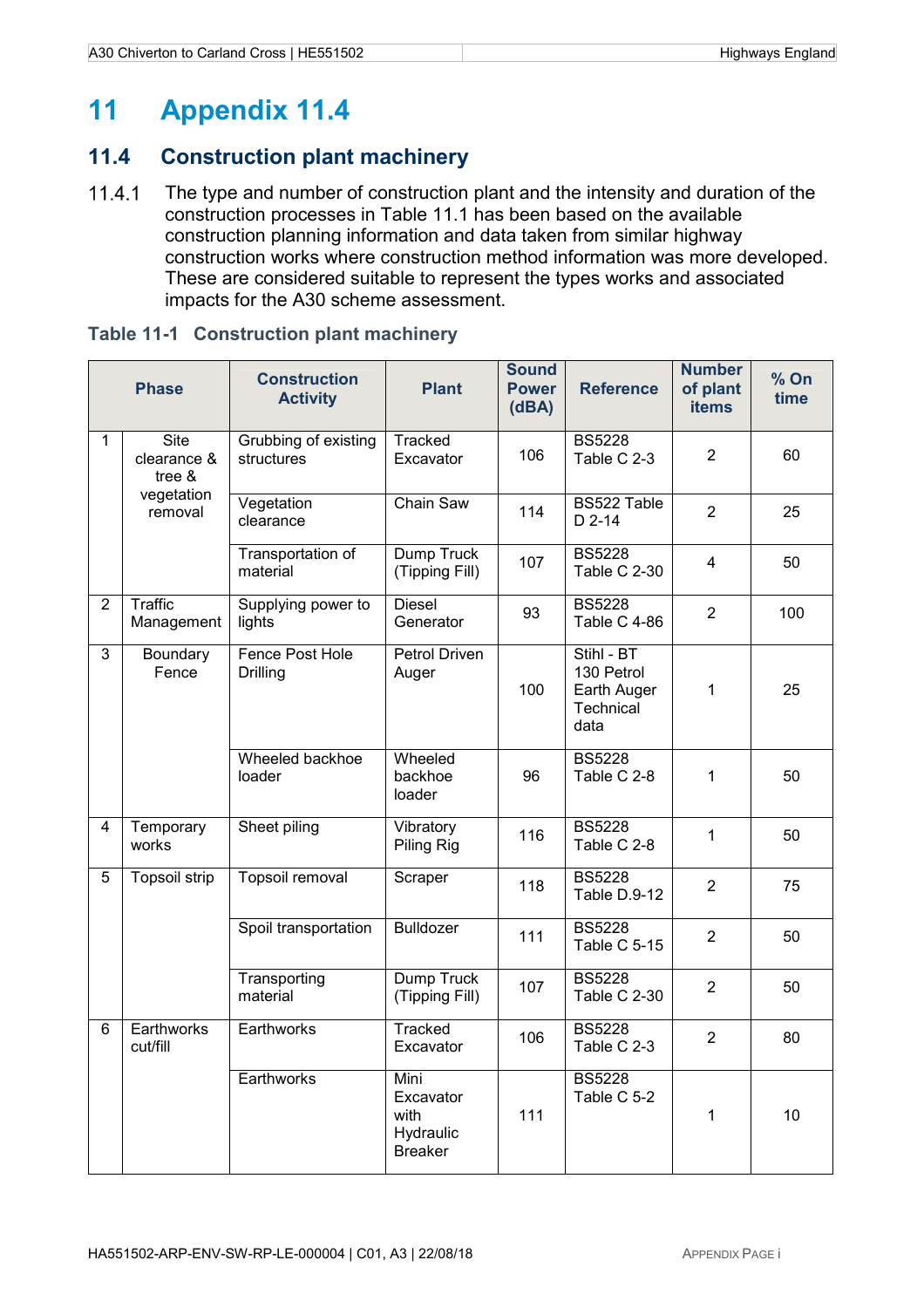| <b>Phase</b>   |                             | <b>Construction</b><br><b>Activity</b>                          | <b>Plant</b>                             | <b>Sound</b><br><b>Power</b><br>(dBA) | <b>Reference</b>              | <b>Number</b><br>of plant<br><b>items</b> | $%$ On<br>time |
|----------------|-----------------------------|-----------------------------------------------------------------|------------------------------------------|---------------------------------------|-------------------------------|-------------------------------------------|----------------|
|                |                             | Earthworks                                                      | Dump Truck<br>(Tipping Fill)             | 107                                   | <b>BS5228</b><br>Table C 2-30 | $\overline{2}$                            | 50             |
|                |                             | Transportating<br>material                                      | <b>Tipper Lorry</b>                      | 107                                   | <b>BS5228</b><br>Table C 8-20 | $\overline{2}$                            | 50             |
|                |                             | Earthworks                                                      | Vibratory<br>Roller                      | 103                                   | <b>BS5228</b><br>Table C 5-25 | $\overline{2}$                            | 75             |
| $\overline{7}$ | Drainage                    | Trenches, ponds,<br>lifting pipes,<br>backfilling with<br>stone | <b>Tracked</b><br>Excavator              | 106                                   | <b>BS5228</b><br>Table C 2-3  | 3                                         | 75             |
|                |                             | Earthworks                                                      | Dump Truck<br>(Tipping Fill)             | 107                                   | <b>BS5228</b><br>Table C 2-30 | $\overline{2}$                            | 50             |
|                |                             | Transporting<br>material                                        |                                          | 107                                   | <b>BS5228</b><br>Table C 8-20 | $\overline{2}$                            | 50             |
| 8              | Subbase                     | Earthworks                                                      | Dump Truck<br>(Tipping Fill)             | 107                                   | <b>BS5228</b><br>Table C 2-30 | $\overline{2}$                            | 50             |
|                |                             | Transportating<br>material                                      | <b>Tipper Lorry</b>                      | 107                                   | <b>BS5228</b><br>Table C 8-20 | $\overline{2}$                            | 50             |
|                |                             | Ground compaction                                               | Roller                                   | 101                                   | <b>BS5228</b><br>Table C 2-38 | $\overline{2}$                            | 75             |
| 9              | Surface<br>water<br>channel | Trenching                                                       | Wheeled<br><b>Backhoe</b><br>Loader      | 97                                    | <b>BS5228</b><br>Table C 4-66 | $\overline{2}$                            | 80             |
|                |                             | Transporting<br>material                                        | Dump Truck<br>(Tipping Fill)             | 107                                   | <b>BS5228</b><br>Table C 2-30 | $\overline{2}$                            | 50             |
| 10             | Pavement /<br>surfacing     | Road Surfacing                                                  | Paving<br>Machine                        | 105                                   | <b>BSS522</b><br>Table C.5.31 | 1                                         | 80             |
|                |                             | Transporting<br>material                                        | Lorry                                    | 108                                   | <b>BS5228</b><br>Table C 2-34 | $\overline{2}$                            | 50             |
|                |                             | Road Surfacing                                                  | Road Roller                              | 108                                   | <b>BS5228</b><br>Table C 5-19 | $\overline{2}$                            | 50             |
|                |                             | Road Surfacing                                                  | Dump Truck                               | 109                                   | <b>BSS522</b><br>Table D3-52  | $\overline{2}$                            | 50             |
| 11             | Concrete<br>barrier         | Lifting into place                                              | Wheeled<br>Mobile<br>Telescopic<br>Crane | 106                                   | <b>BS5228</b><br>Table C 4-38 | 1                                         | 80             |
|                |                             | Transporting<br>material                                        | Lorry                                    | 111                                   | <b>BS5228</b><br>Table C 11-4 | $\overline{2}$                            | 25             |
| 12             | <b>Structures</b>           | Pumping concrete                                                | Lorry<br>mounted<br>concrete<br>pump     | 118                                   | BS522 Table<br>D 6-31         | 3                                         | 20             |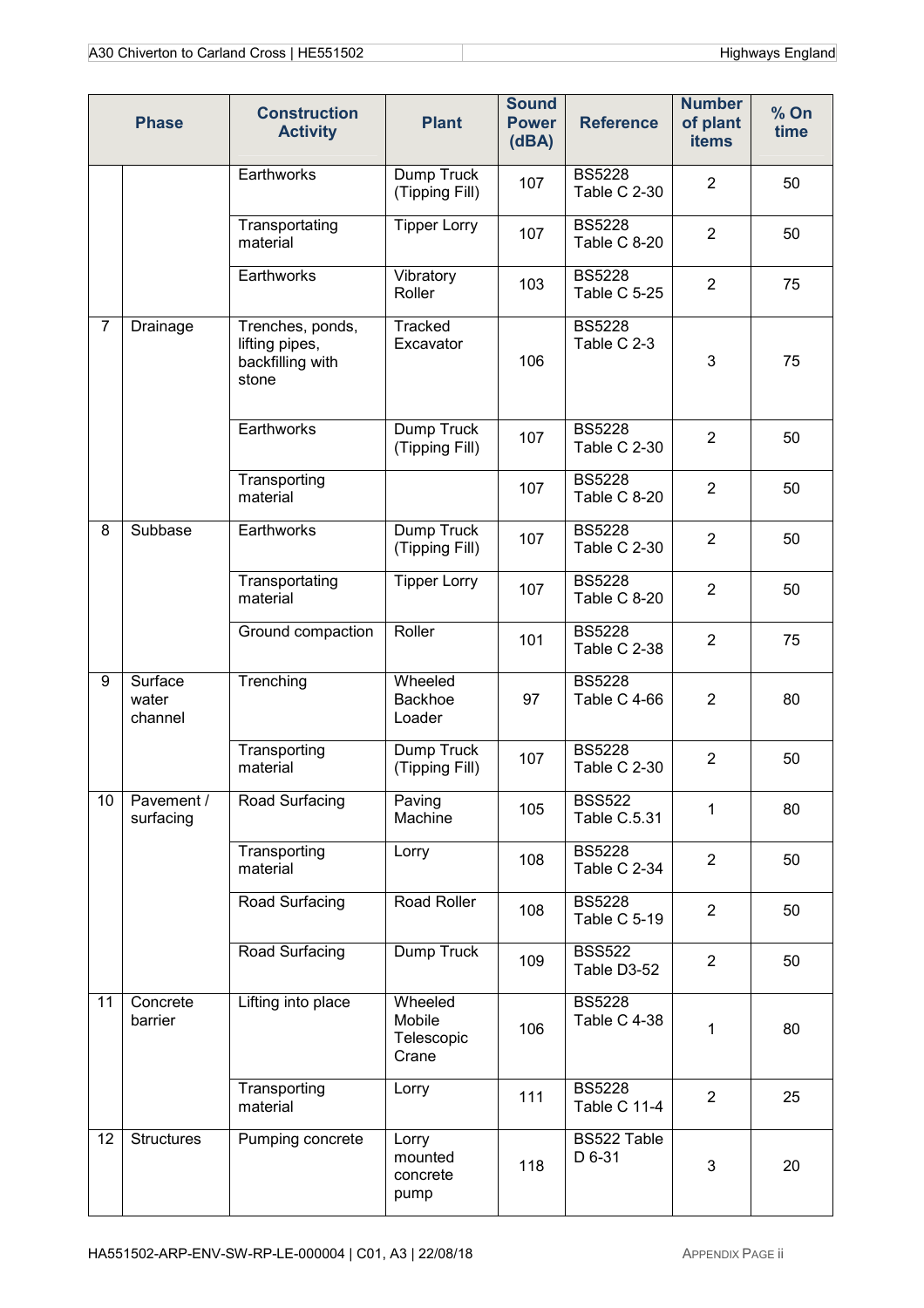| <b>Phase</b> | <b>Construction</b><br><b>Activity</b>                                                                                 | <b>Plant</b>                         | <b>Sound</b><br><b>Power</b><br>(dBA) | <b>Reference</b>                     | <b>Number</b><br>of plant<br><b>items</b> | $%$ On<br>time |
|--------------|------------------------------------------------------------------------------------------------------------------------|--------------------------------------|---------------------------------------|--------------------------------------|-------------------------------------------|----------------|
|              | Pumping Concrete /<br>assembling /<br>Welding/assembling<br>form work /<br>Transporting<br>material / Lifting<br>beams | Tracked<br>crane                     | 109                                   | BS522 Table<br>$D$ 6-18              | 3                                         | 20             |
|              | Grinding Steel                                                                                                         | Angle<br>Grinder                     | 108                                   | <b>BS5228</b><br><b>Table C 4-93</b> | 3                                         | 25             |
|              | <b>Hand Tools</b>                                                                                                      | <b>Hand Tools</b>                    | 107                                   | Estimated                            | $\overline{3}$                            | 25             |
|              | Concrete mixing                                                                                                        | Large Lorry<br>Concrete<br>Mixer     | 105                                   | <b>BS5228</b><br>Table C 4-21        | $\overline{2}$                            | 25             |
|              | Rock drilling - to<br>represent soil<br>nailing (occurs in<br>two locations only)                                      | Hand-held<br>pneumatic<br>rock drill | 118                                   | <b>BS5228</b><br>Table D.7-68        | 1                                         | 25             |